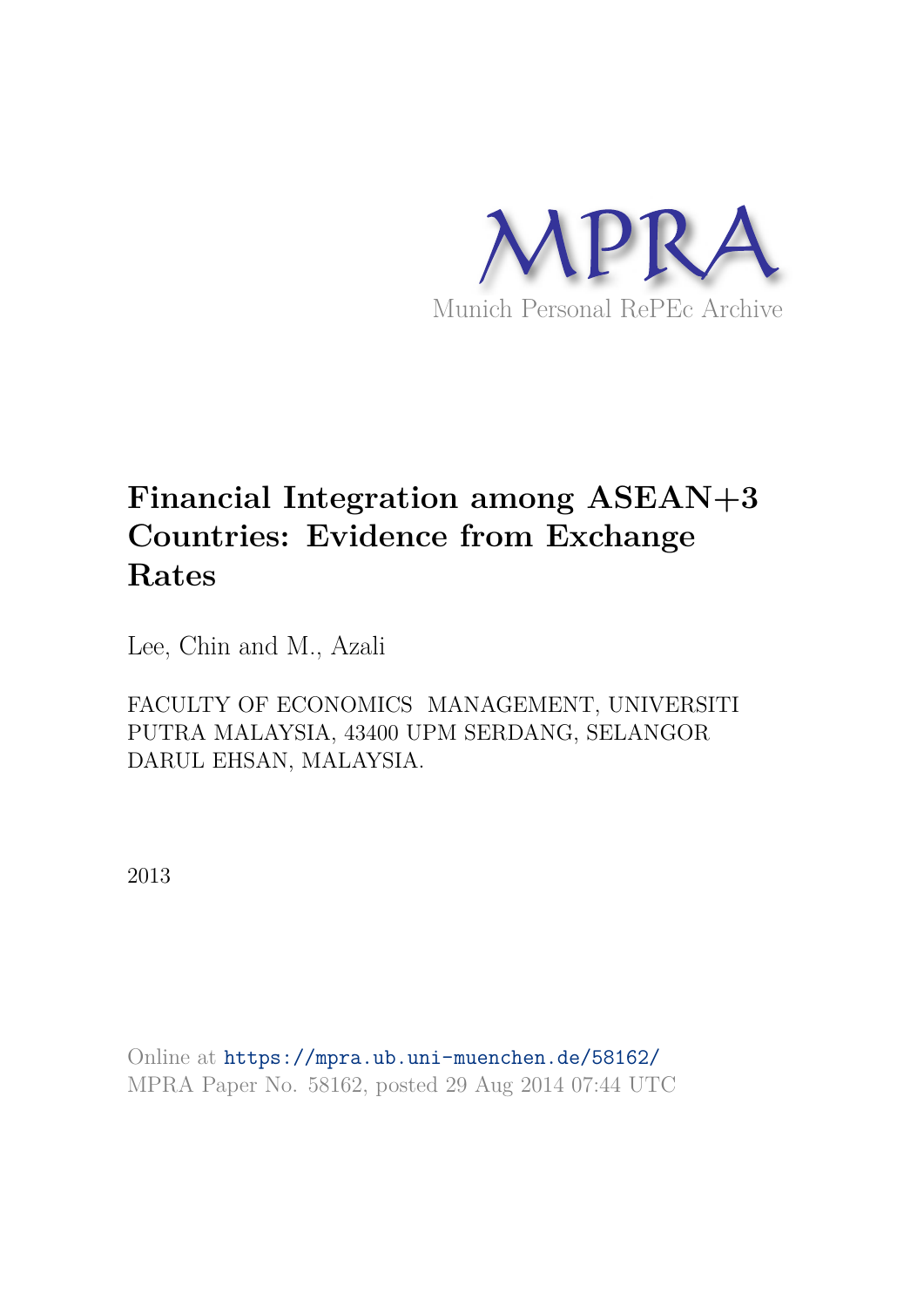# **Financial Integration among ASEAN+3 Countries: Evidence from Exchange Rates Convergence**

Lee Chin<sup>\*</sup> Department of Economics Faculty of Economics and Management Universiti Putra Malaysia 43400 UPM Serdang, Selangor, Malaysia

> Tel: +603 89467769 Fax: +603 89486188 E-Mail: **leechin@upm.edu.my**

M. Azali Department of Economics Faculty of Economics and Management Universiti Putra Malaysia 43400 UPM Serdang, Selangor, Malaysia

> Tel: +603 89467626 Fax: +603 89486188 E-Mail: azali@upm.edu.my

-

<sup>\*</sup> Corresponding author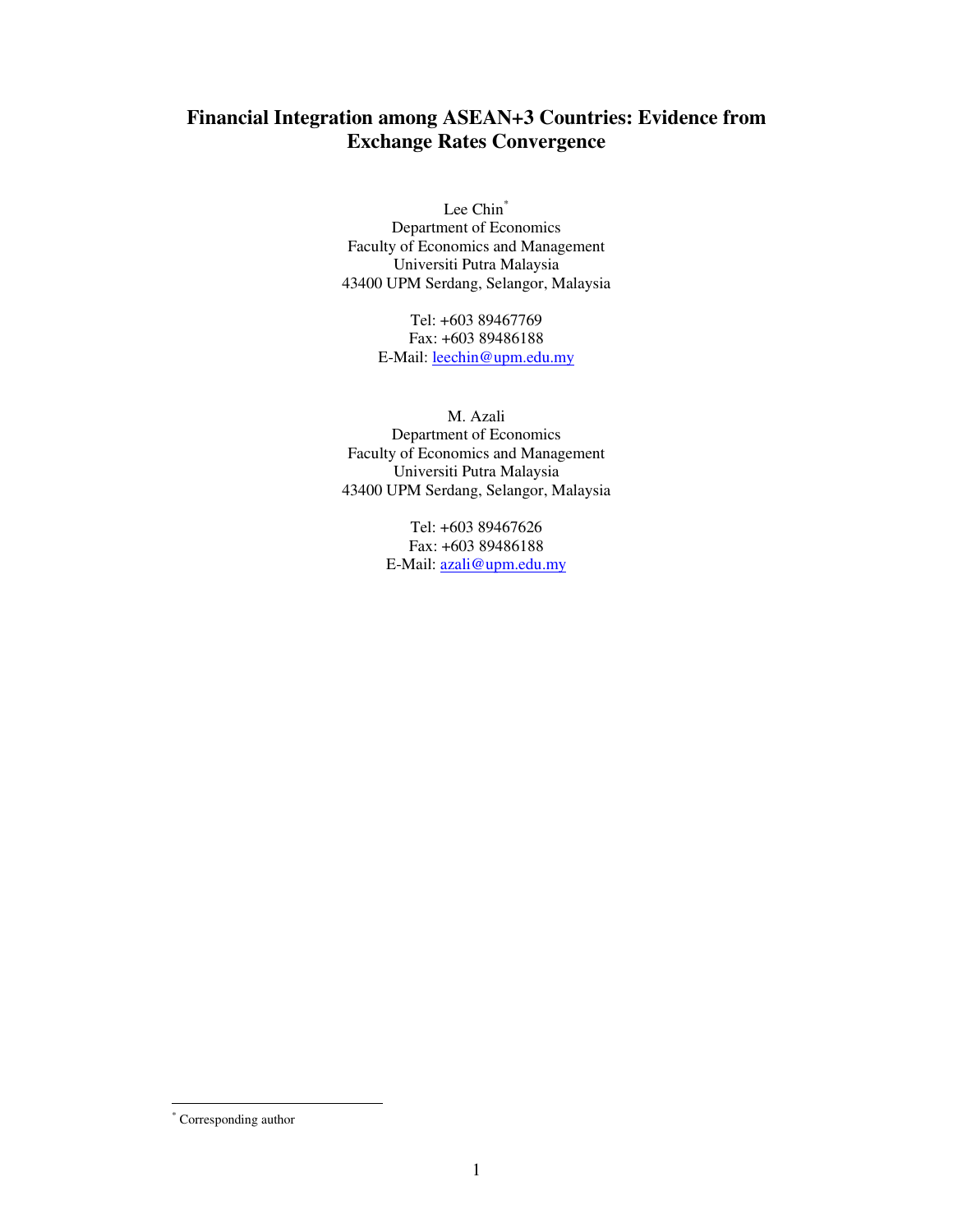# **Abstract**

As the economies of Asian have moved towards closer economic ties in recent years, the establishment of regional exchange rate arrangement has become an important regional policy concern. A study by the Asian Development Bank forecast that Asian will be the world's largest economy by 2050. Hence, it is not reasonable for Asian to continuously depend on US dollar. Asian must have its own currency and must responsible for its own financial stability. Regional cooperation (including integration) is critical for Asia's march toward prosperity and facing vulnerabilities to global shocks. Financial integration in ASEAN+3 is assessed in this paper by examining the time-series stochastic behaviour and cointegration in a set of eight ASEAN+3 currencies. The findings imply that not all of the ASEAN+3 countries are financial integrated during the recent float. This finding provided weak support upon formation of regional monetary and exchange rate arrangement in Asia.

**Keywords:** Financial Integration, Exchange Rate, Convergence, Cointegration, Granger-causality, Asian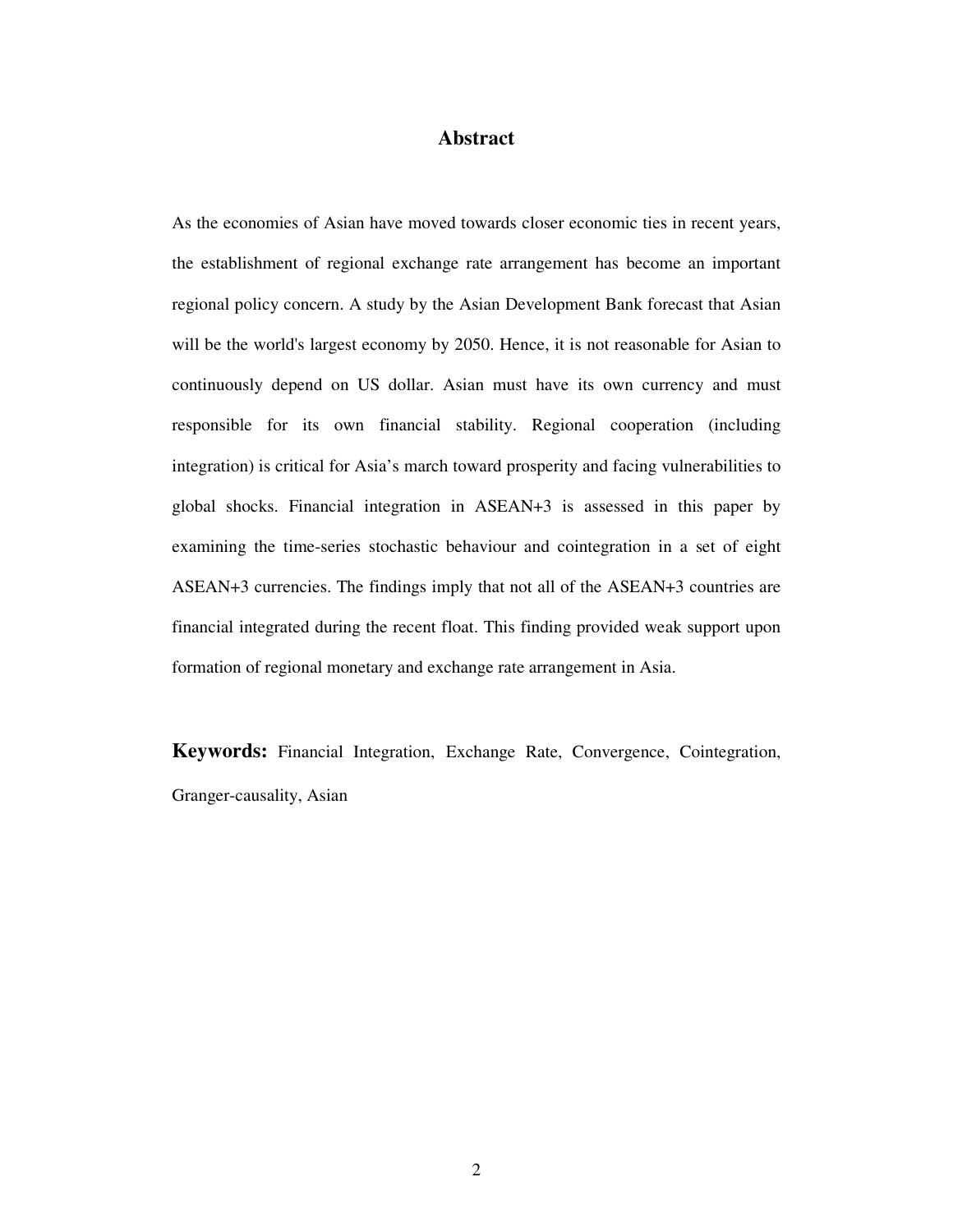## **1. Introduction**

-

In the era of globalization, economic interdependence of national across the world is increasing. There is a rapid increase in cross-border movement of goods, service, technology and capital. Regional economies, societies and cultures have become more integrated through communication, transportation, and trade. While economic globalization has been occurring for the last several hundred years (since the emergence of international trade), it has begun to occur at an increased rate over the last 20 – 30 years. This recent boom has been largely accounted by the formation of regional trade arrangement, the reduction of trade barriers and the increment in foreign direct investment. Many regional agreements aim to facilitate trade and spur economic growth had been emerged. One of them is The Association of Southeast Asian Nations (ASEAN).

The Association of Southeast Asian Nations (ASEAN) was established on 8 August 1967 in Bangkok by Indonesia, Malaysia, the Philippines, Singapore, and Thailand<sup>1</sup>. In the early 1970s, most of the South East Asia did not have a close relationship with the world economy. Economic linkages among the ASEAN have tightened, following the establishment of the Preferential Trade Agreement in 1977 and ASEAN Free Trade Area (AFTA) in 1993. The realization of the ASEAN Free Trade Area in no way lessens the importance of ASEAN's economic partners. The ASEAN Plus Three cooperation began in 1997 and was institutionalised in 1999 when the Leaders issued a Joint Statement on East Asia Cooperation at their 3rd ASEAN Plus Three Summit in

<sup>&</sup>lt;sup>1</sup> Brunei Darussalam joined on 8 January 1984, Vietnam on 28 July 1995, Laos and Myanmar on 23 July 1997, and Cambodia on 30 April 1999.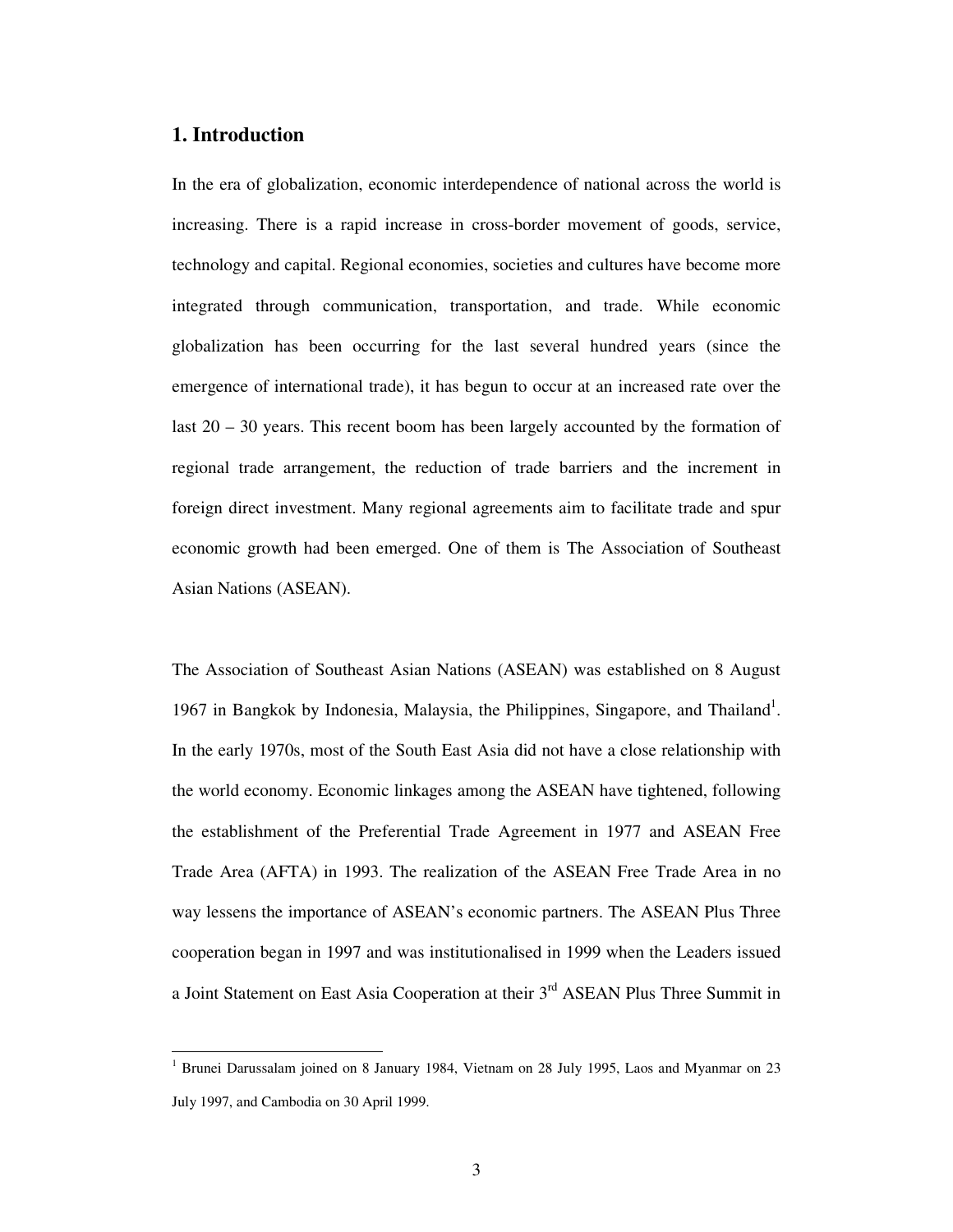Manila. Since then, cooperation in economic, and monetary and financial fields between ASEAN and their counterparts from East Asia, namely China, Japan and the Republic of Korea (ROK) had made substantive progress.

This study attempts to empirically assess the financial integration of ASEAN+3 by examining their exchange rates co-movements. Both the multilateral and bilateral relationship between the individual ASEAN+3 exchange rates is examined through the cointegration and Granger-causality techniques. A 2011 study by the Asian Development Bank forecast that Asia's per capita income could rises six fold by 2050. It forecasted that its share of global gross domestic product (GDP) could rises to 52 percent by  $2050$ .<sup>2</sup> By then, Asian will be the world's largest economy. As its share of global GDP rises to 50 percent or more, Asia should also have about the same share of the world's financial assets, banks, and equity and bond markets, etc. Hence, Asian must have its own currency and Asian must take responsibility for its own financial and currency stability. It is not reasonable for Asian to continuously depend on US dollar. Therefore, it is the time for Asian countries to have their own Asian currency unit. Regional cooperation (including integration) is critical for Asia's march toward prosperity. It will cement the region's hard-won economic gains in the face of vulnerabilities to global shocks.

Henceforth, this paper is organized as follows. First section of the paper is the introduction Related literatures are reviewed in Section 2. The data set is described and the empirical results are discussed in Section 3, and the final section presents the conclusions.

-

 $2$  Asian Development Bank (2012).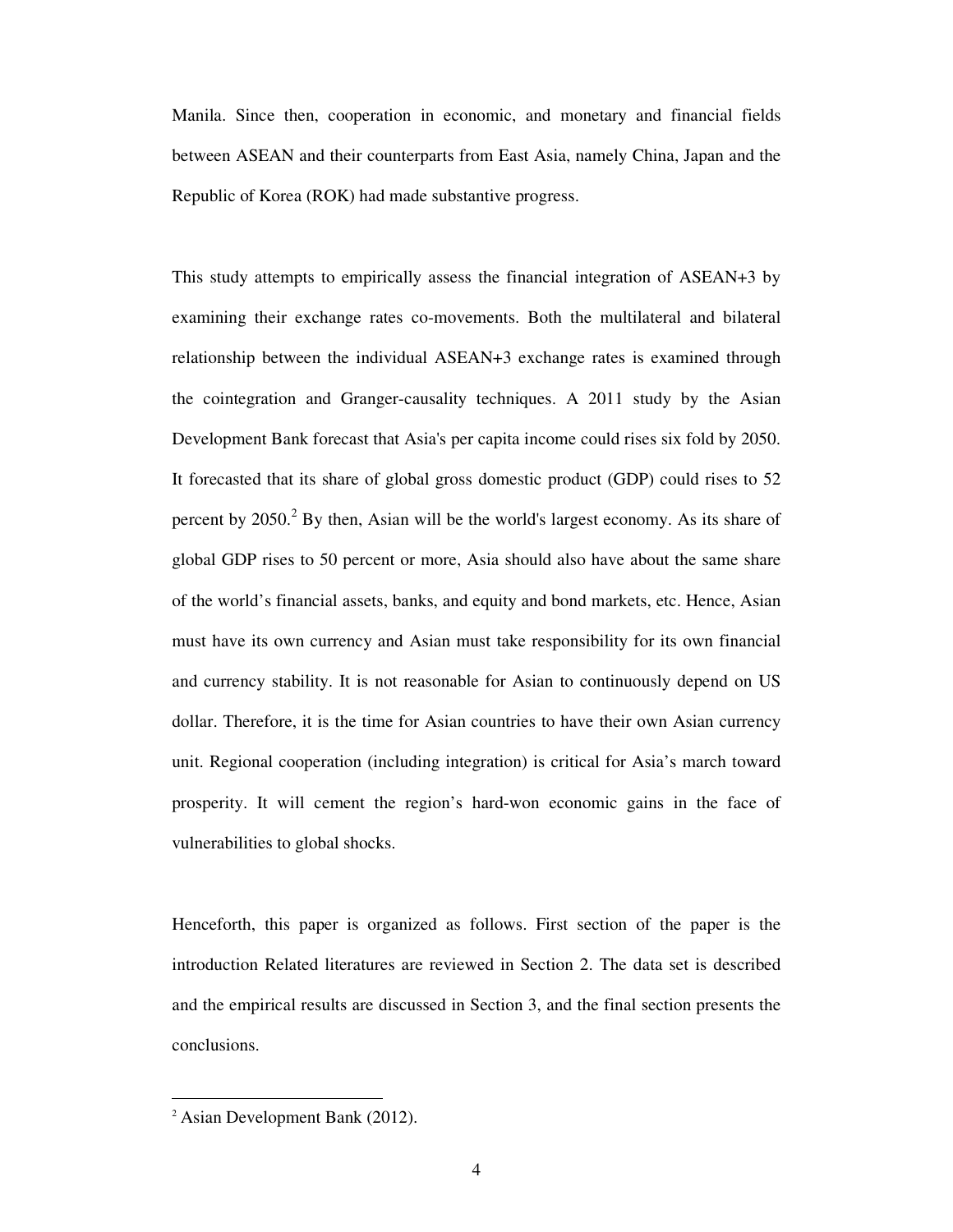### **2. Literature Reviews on Asian Exchange Rates Integration**

Many authors have used the convergence of exchange rates to investigate financial integration in Asian countries. Except for Lee and Azali (2010), most of the studies are intended to examine the existence of a yen bloc. Aggarwal and Mougoue (1993) examined the existence of yen bloc by employing the time-series stochastic behavior and cointegration of five Asian currencies (Japanese yen, Hong Kong dollar, Malaysian ringgit, Philippines peso, and Singapore dollar). Based on daily exchange rates from 27 September 1982 to 22 December 1989, they found strong evidence of a yen bloc. Tse and Ng (1997) pointed out that the inclusion of Hong Kong dollar in the set of exchange rate by Aggarwal and Mougoue (1993) may be inappropriate as the currency has been pegged to U.S. dollar and countries like South Korea and Taiwan that have close trade relationship with Japan should be included in the analysis. They disaggregate the sample period into two sample-periods. First sample-period is from September 1982 to December 1989 that corresponded with Aggarwal and Mougoue (1993), and second sample-period ended in 30 June 1994. In contrast to the finding of Aggarwal and Mougoue (1993), they found that if South Korea won and Taiwan dollar are excluded from the set of currencies, the currencies are not cointegrated. They also indicated that the number of cointegrating vectors increased when sample period extended to 1994.

Aggarwal and Mougoue (1996) examined the cointegrating relationship of exchange rates between Japanese yen with two sets of Asian currencies. First set of currencies consisted of currencies of the Asian Tigers Hong Kong, South Korea, Singapore, and Taiwan; and second set, the currencies of ASEAN, Malaysia, the Philippines,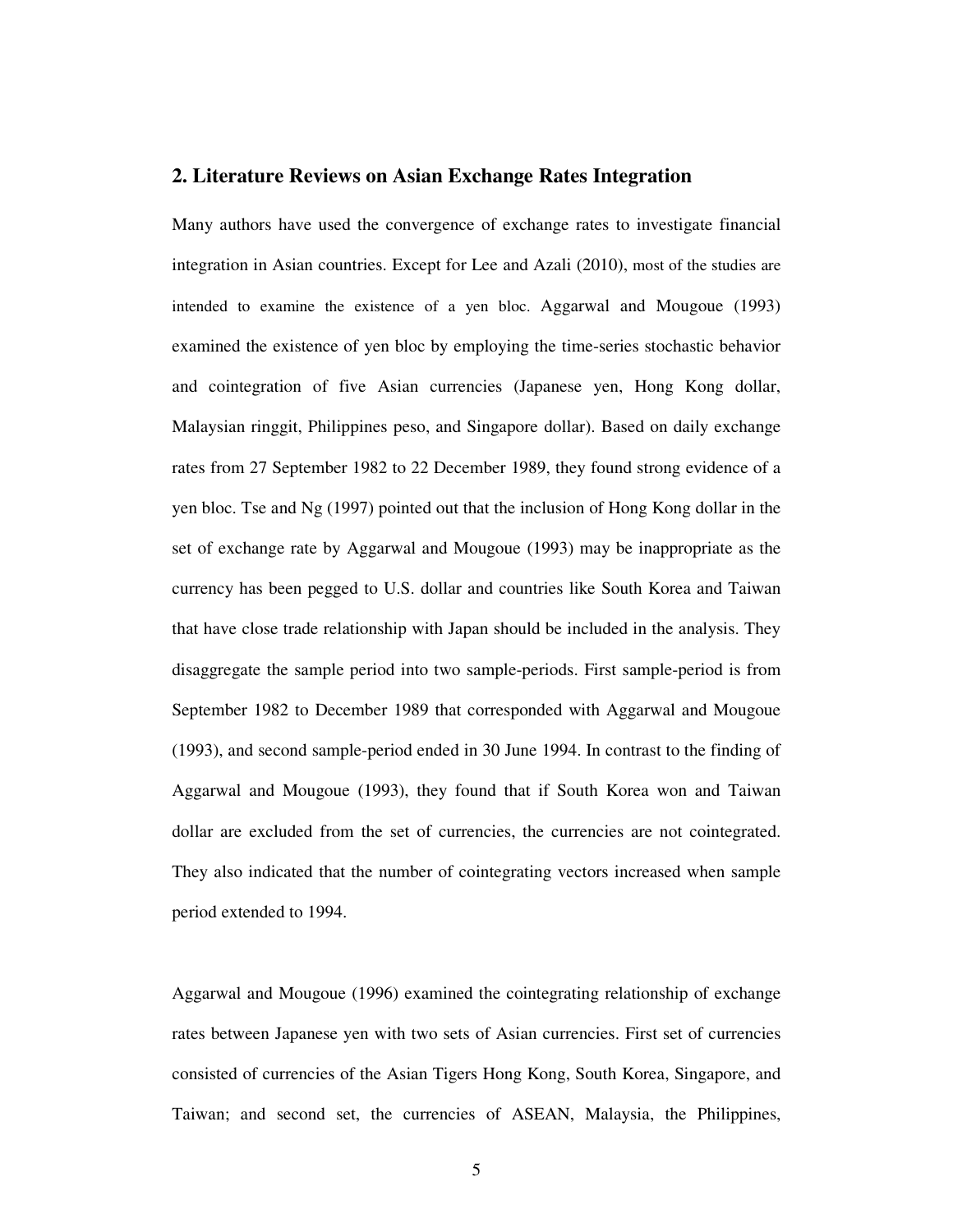Thailand and Singapore. Daily exchange rates spanning from October 1983 to February 1992 are used. By using the procedure advocated by Park and Sung (1994), a structural break that coincided with October 1987 stock market crash was detected and further analysis were conducted on two sub-periods. Both sets of Asian currencies are found to be cointegrated. Besides, they also examined the influence of the Japanese yen among the other Asian currencies relative to the U.S. dollar. Their result showed that influence of Japanese yen in both sets of the currencies has increased relative to the U.S. dollar.

Chaudhry et al. (1996) examined the co-movement in the Japanese yen, Australian dollar, Singapore dollar, Malaysian ringgit and New Zealand dollar. The results from the VAR suggest that the Japanese yen, Australian dollar and Singapore dollar influence the behaviour of the other currencies. In addition, they also investigate the nature of change in these relationships over the two important currency-coordinating agreements, the managed-float Plaza Accord (January, 1985 to February, 1987) and the target-zone Louvre Accord (February 1987 to December 1989). Evidence of integration of these currencies during the target-zone Louvre Accord is found. However, evidence does not support integration for the managed-float Plaza Accord interval.

Baharumshah and Goh (2005) examined the exchange rates relationship between Japan and seven East Asian countries (Indonesia, Malaysia, Philippines, Singapore, South Korea, Taiwan and Thailand) using quarterly data from 1978:Q1 to 1998:Q3. In order to investigate whether several events that took place in 1990s (the Mexico tequila crisis, rise of U.S. dollar, devaluation of yuan) had affected these financial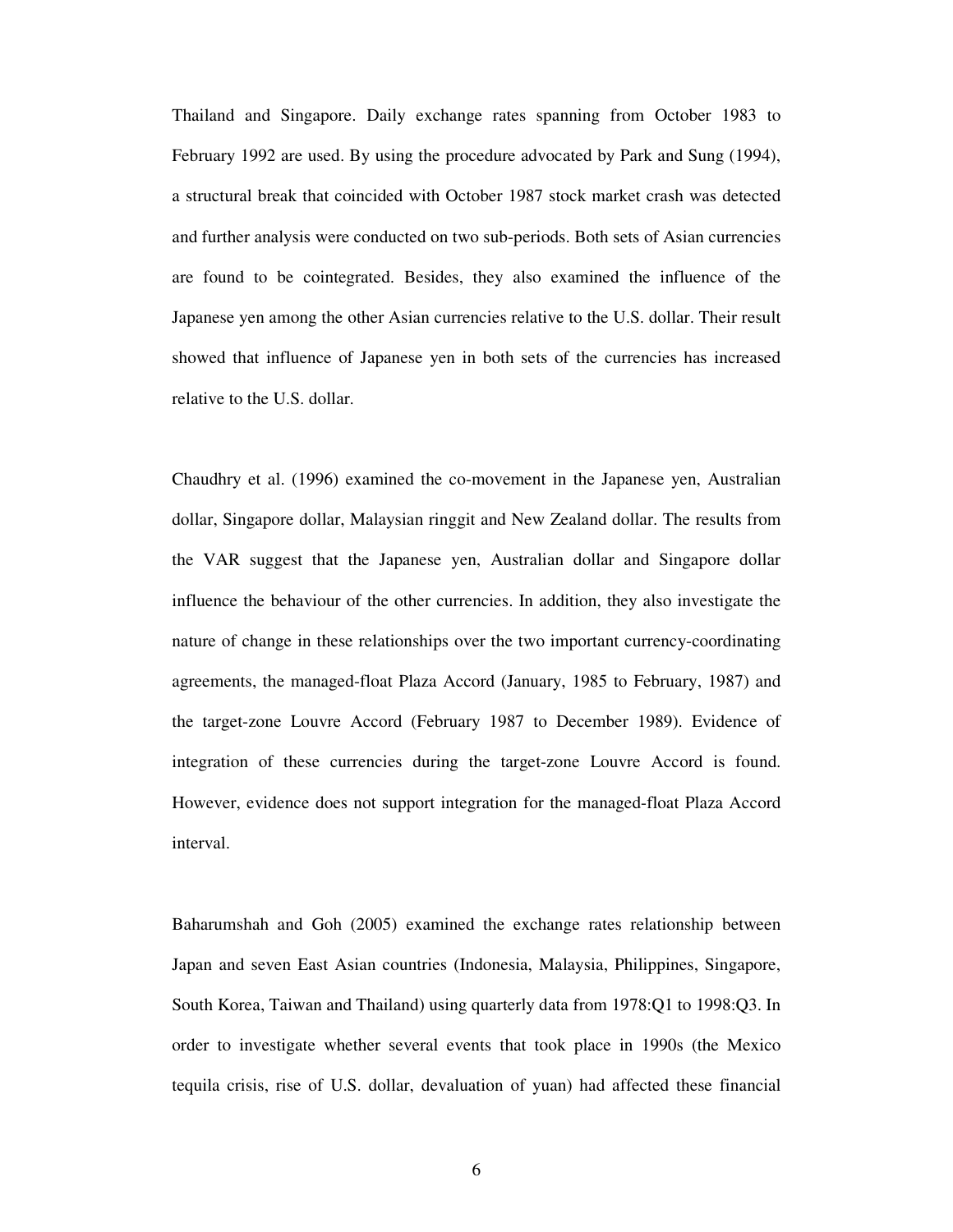markets, three sub-periods have been used in the analysis. Period 1 spans from 1978:Q1 to 1994: Q1; Period 2 covers from 1978: Q1 to 1996: Q2; Period 3 starts from 1978: Q1 and ends in 1998: Q3. They found that the Philippines peso and Korean won do not belong to the cointegrating relationship; and the macroeconomic shocks experienced in 1994-1996 have not distorted the yen's influence in the region.

Azali et al. (2009) investigated the possibility and feasibility to use Japanese yen as a future vehicle currency in the Asian region namely Malaysia, Singapore, Thailand, Indonesia, the Philippines, China, Korea and India by examining their daily exchange rate co-movements denominated in yen. The analyses of the data are divided into three sample-periods: first, pre-crisis period spanning from 1 November 1988 to 13 May 1997; second, crisis period from 14 May 1997 to 31 August 1998; and third, post-crisis period from 1 September 1998 to 31 December 2007. The results show that there is no cointegration relationship during the pre- and crisis period. However, for the post-crisis period, four out of eight countries namely Malaysia, the Philippines, Singapore and Korea support the hypothesis for Japanese yen as an alternative currency in this region.

Last but not least, Lee and Azali (2010) investigated the potential linkages among ASEAN-5 currencies, in particular the possibility of Singapore dollar bloc during the pre- and post crisis periods. Utilizing quarterly data from 1980:Q1 to 1997:Q2 as precrisis period, and data from 1997:Q3 to 2007:Q4 as post-crisis period, the results show that there is low financial integration before the crisis, but ASEAN countries are financially more integrated after the crisis. The finding indicated the increasingly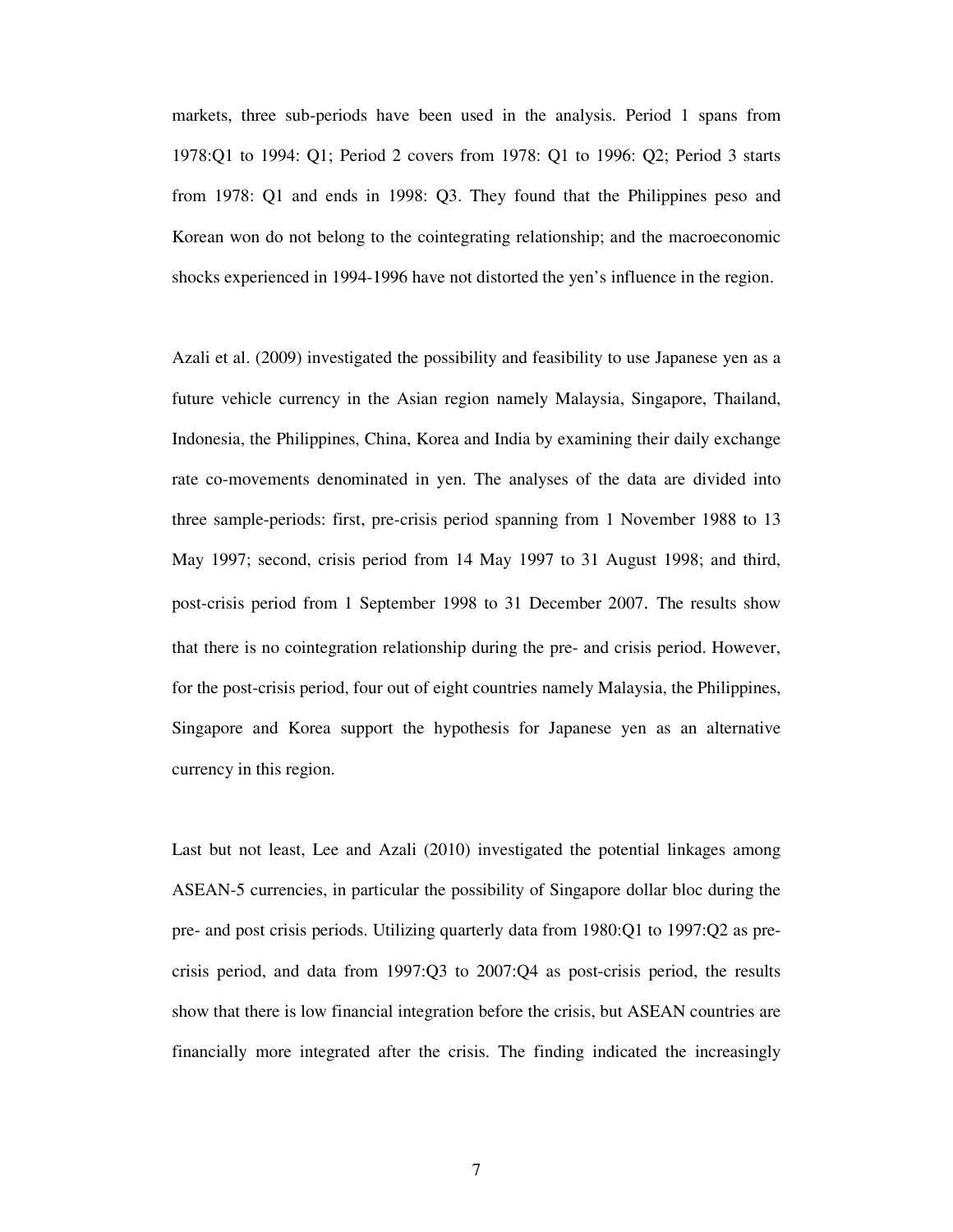important role of the Singapore dollar in ASEAN. Therefore, Singapore dollar can be a possible candidate as the common currency for ASEAN.

This study attempts to extent the existing literatures in two ways. First, by including more Asian countries following the establishment of ASEAN+3 cooperation. Second, investigate the issue using more recent data. To our knowledge, there is no study examining this issue using recent data of ASEAN+3 until 2011.

## **3. Data and Empirical Results**

-

The data set consists of the daily exchange rates for eight ASEAN+3 currencies covering the period from 22 July 2005 to 23 September  $2011<sup>3</sup>$ . The exchange rates are Indonesian rupiah (ID), Malaysian ringgit (MY), Philippines peso (PH), Singapore dollar (SG), Thailand baht (TH), China yuan (CN), Japanese yen (JP) and Korean won (KR) against the US dollar.

First, the order of integration of the series was determined using the Dickey-Fuller (DF) / Augmented Dickey-Fuller (ADF) unit root test. Table 1 reports the results. The results of both unit root tests for constant with trend and without trend clearly show that the null hypothesis of a unit root cannot be rejected at the 5% level for all currencies in their levels. However, the null hypothesis is rejected at 5% level when all currencies have been tested in their first-differences. Thus, these indicated that all eight Asian currencies are integrated of order one, *I*(1).

 $3$  The periods under consideration are starting from where the ringgit Malaysia had unpegged against the USD.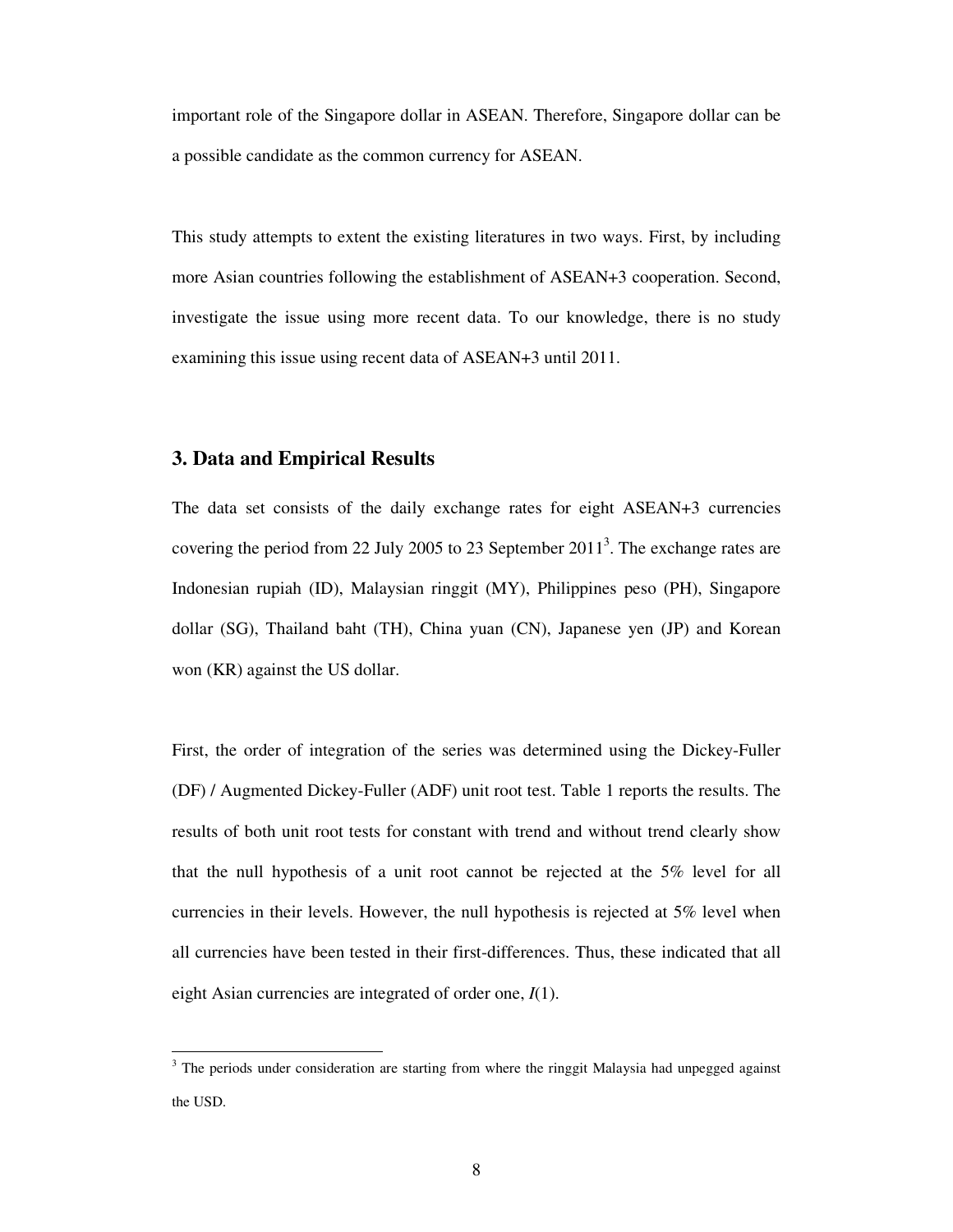Since the series are of same order, we proceed to test the existence of cointegrating relations among the exchange rate series using Johansen multivariate cointegration test. The results are reported in Table 2. The results indicated that the null hypothesis of no cointegrating vector is rejected. This implies that ASEAN+3 currencies are cointegrated with one cointegrating vector.

#### Table 2

We are aware that although the cointegration may exist among eight Asian currencies, not all of these currencies will enter the cointegration vector. To this purpose, we perform the exclusion test by imposing zero restriction on the β coefficient of cointegrating vector. Table 3 reports the results. The log-likelihood ratio (LR) showed that Indonesia rupiah, Malaysia ringgit, Philippines peso, China yuan, Japanese yen and Korea won rejected the hypothesis null of cointegrating parameter equal to zero. Since Singapore dollar and Thai baht failed to reject the null hypothesis, Singapore dollar and Thai baht could be excluded from the system of exchange rate. The currencies that remain in the system are Indonesia rupiah, Malaysia ringgit, Philippines peso, China yuan, Japanese yen and Korea won.

Table 3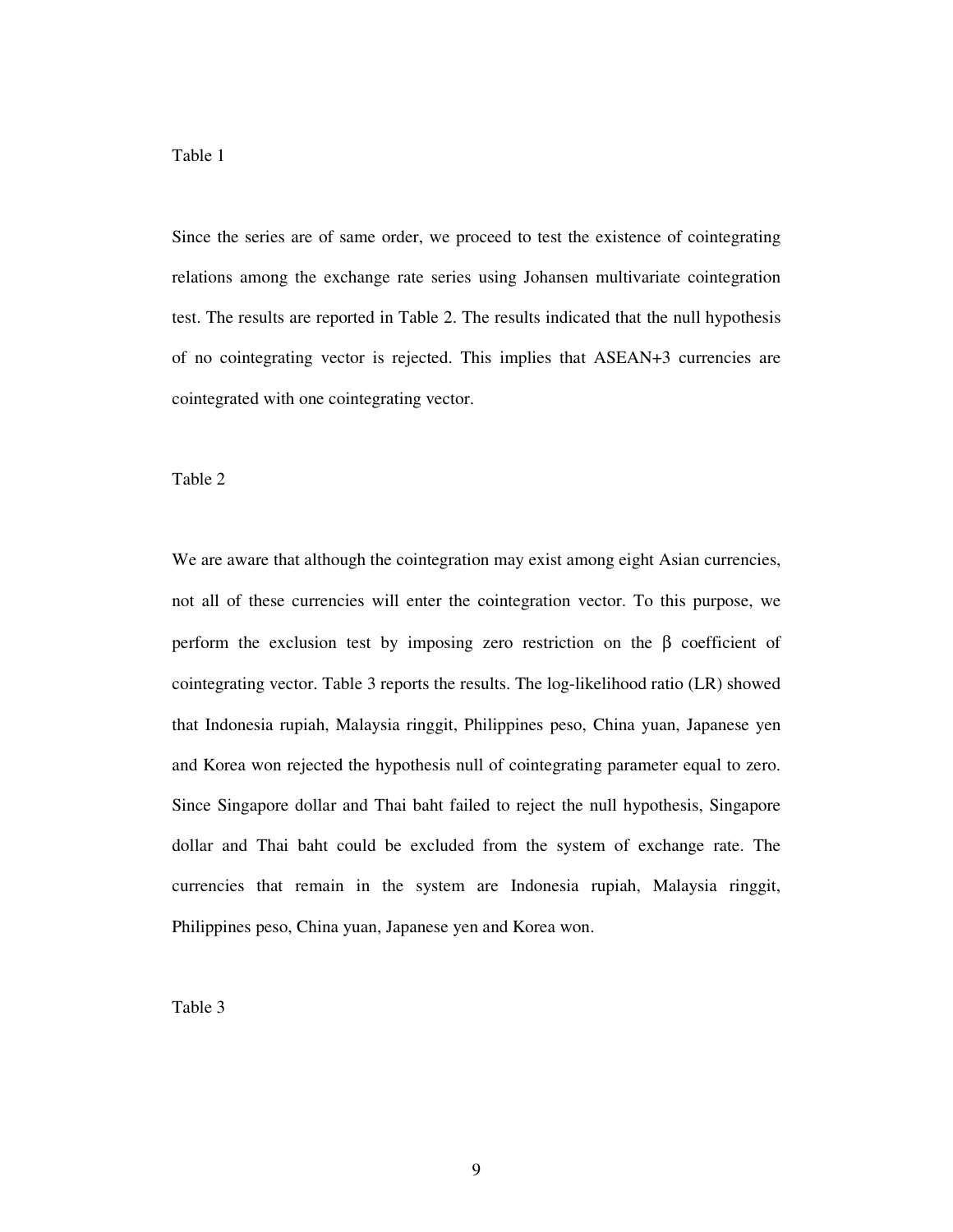The cointegration tests are re-estimated on the remaining series. Results of the cointegration tests are shown in Table 4. Both the maximum eigenvalue test and trace test rejected the null hypothesis of no cointegrating vector at 1 percent level of significance. The results indicated that these currencies are cointegrated with a unique cointegrating vector.

## Table 4

The exclusion test had been performed again on this group of currencies. Table 5 presents the results. The log-likelihood ratio (LR) showed that Indonesia rupiah, Philippines peso, China yuan and Korea won rejected the hypothesis null of cointegrating parameter equal to zero. This suggested that Malaysian ringgit and Japanese yen could be excluded from the system of exchange rate.

#### Table 5

The cointegration tests are re-estimated on the second remaining series. As shown in Table 6, both the maximum eigenvalue test and trace test rejected the null hypothesis of no cointegrating vector. The results indicated that these currencies are cointegrated with a unique cointegrating vector. In addition, the exclusion test result rejected the null hypothesis of cointegrating parameter equal to zero for all currencies (Table 7).

Table 6

Table 7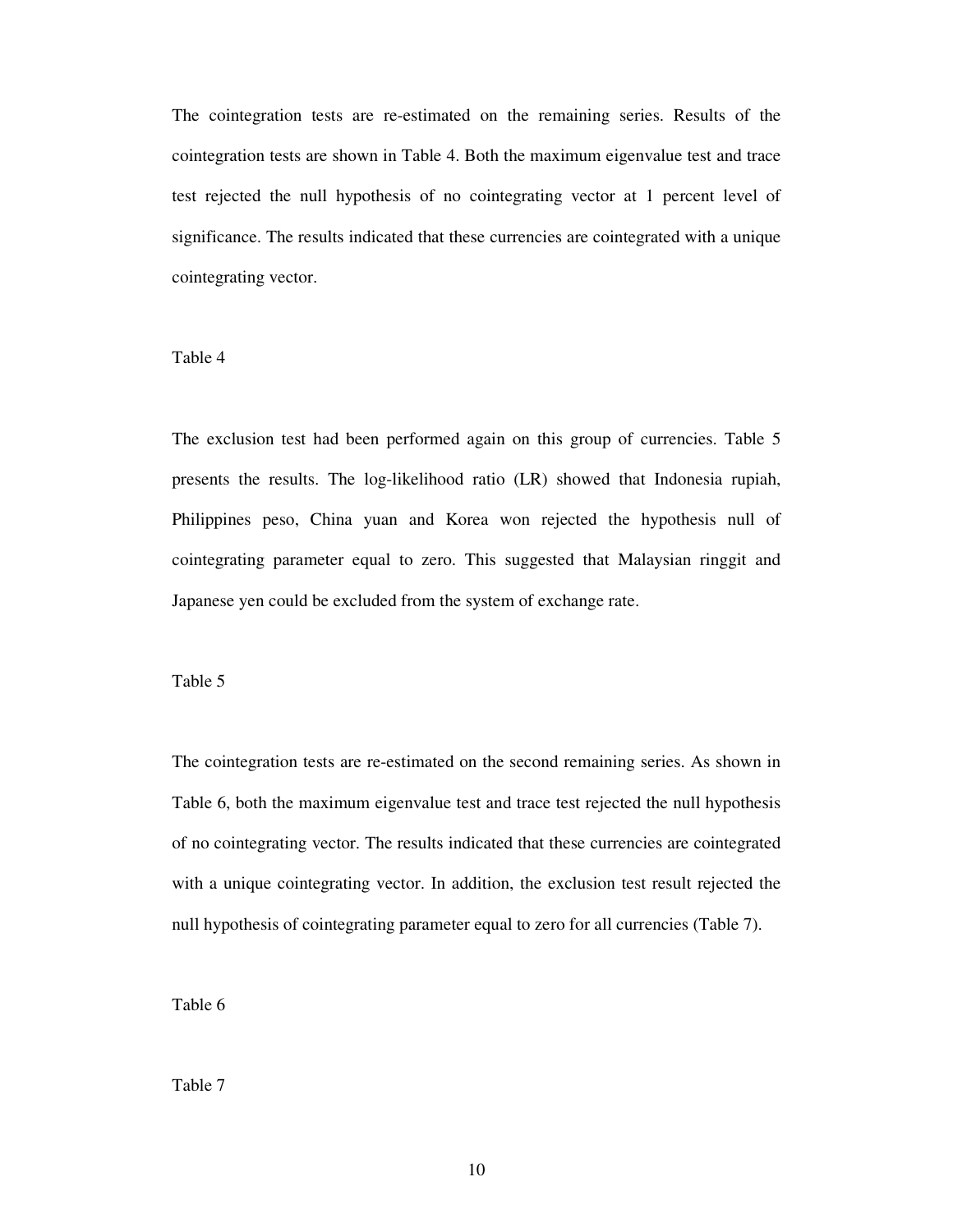As the presence of cointegrating vector had been ascertain, the next step would be identifying the direction of causality among these few Asian currencies. Table 8 reports the results of the Granger-causality test based on vector error-correction model (VECM). The negative and significant error-correction term (ECT) for the Philippines and Indonesia equations, implying that the currency of these countries endogenously react to past deviations from the cointegrating relationship and adjusts to restore the long-run equilibrium. The small magnitude of the coefficient of error-correction term indicates that the adjustment towards equilibrium is rather slow. Short-run unidirectional causal relationship is detected running from Indonesia rupiah to Philippines peso and Korea won. At the same time, there is also unidirectional causal relationships running from China yuan to Philippines peso and Korea won; and from Korea won to Philippines peso. Philippines peso is the most endogenous variable where it is found to be Granger-caused by Indonesia rupiah, Korea won and China yuan. In addition, Indonesia rupiah and China yuan are found to be weakly exogenous. These relationships are summarized as Figure 1.

Table 8

Figure 1

## **4. Conclusions**

As the economies of the Asian countries expand and become more integrated following the establishment of ASEAN+3 cooperation, this study attempts to examine the financial linkages between the currencies of the ASEAN+3. Significant non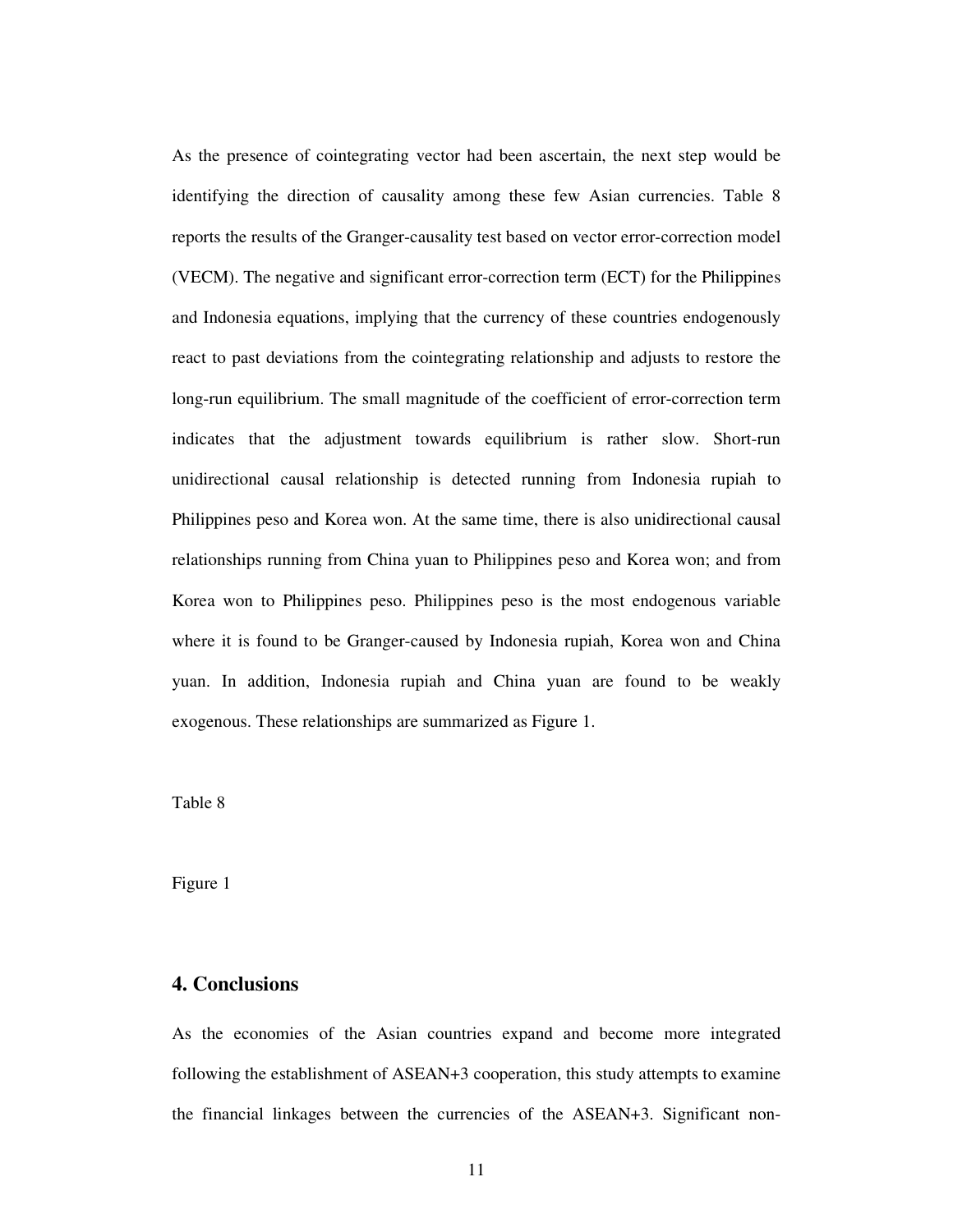stationarity, and the presence of unit roots were documented for each currency in the sample period. The results of cointegration analysis showed that the currencies of four Asian countries namely, Indonesia, Korea, Philippines and China are cointegrated. These findings imply that not all of the ASEAN+3 countries, but only Indonesia, Korea, Philippines and China are financial integrated during the recent float. This finding provided weak support upon formation of regional monetary and exchange rate arrangement. The absence of Japanese Yen in the common currency area is not desirable as Japan together with Korea and China comprises the ASEAN's largest trading partners. The economic interdependence between ASEAN member states and +3 states is significant. Without Japan, the ASEAN were likely to be less successful. A numbers of studies such as Zhang et al. (2004); Bacha (2008); and Bayoumi and Mauro (1999) also found similar results. Although countries that do not meet the optimum currency area (OCA) criteria may still join a monetary union as they are likely to meet the criteria only after joining one (Frankel and Rose, 1988). However, Frankel and Rose's view on the endogeneity of OCA criteria is not universally accepted. Employing the system Generalized Method of Moments, Lee and Azali (2010) tested this hypothesis for the East Asia and found that financial integration leads to less synchronized business cycles. Therefore, this study concluded that the idea of forming an ASEAN single currency cannot be realized in the near future.

## **References**

Aggarwal, R. & Mougoue, M. (1993). Cointegration among Southeast Asian and Japanese currencies: Preliminary evidence of a Yen bloc? Economics Letters, 41, 161-166.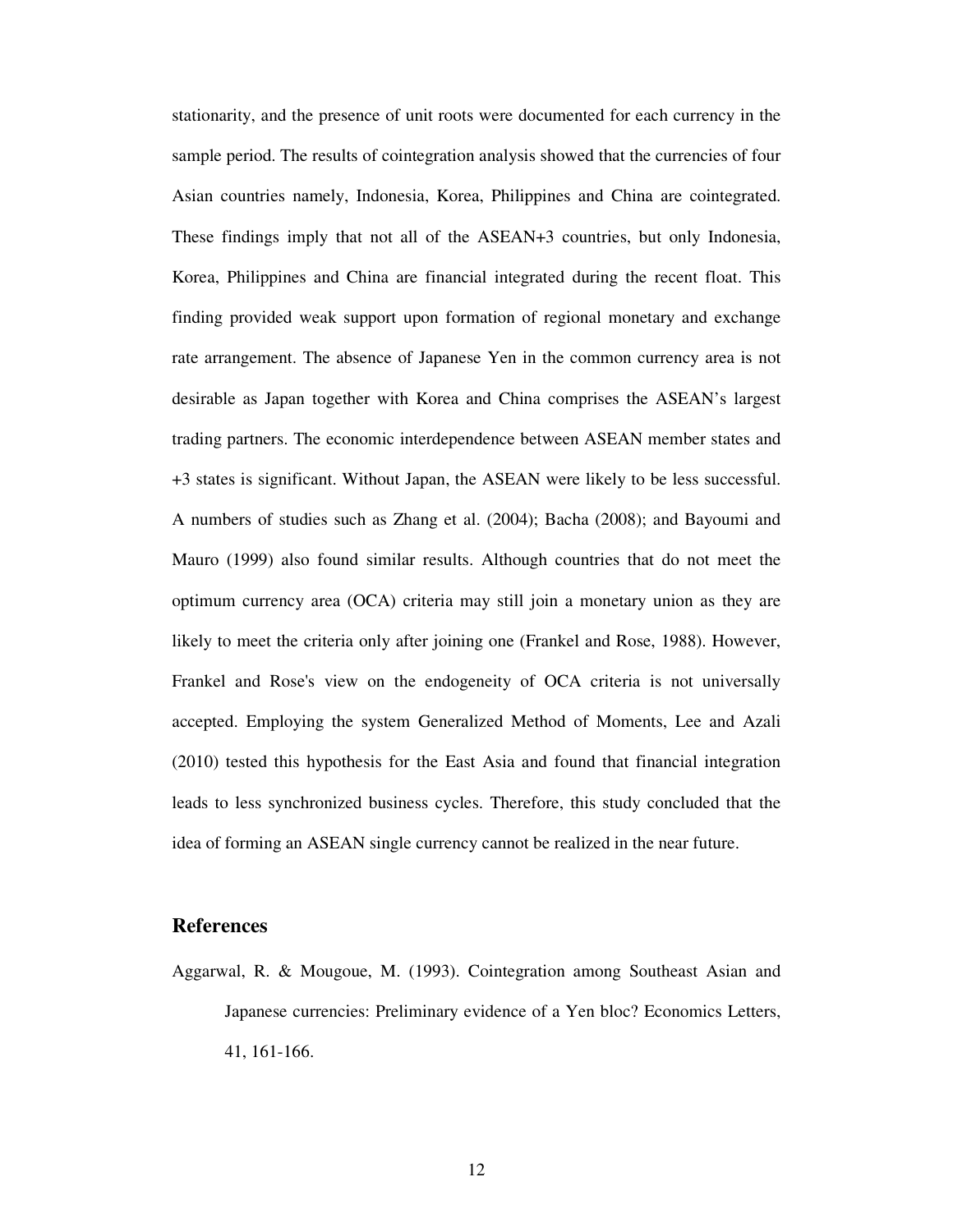- Aggarwal, R. & Mougoue, M., (1996). Cointegration among Asian currencies: Evidence of the increasing influence of the Japanese Yen. Japan and the World Economy, 8, 291-308.
- Asian Development Bank, (2012), Asia 2050: Realizing the Asian Century. [Online] Available: http://www.adb.org/sites/default/files/asia2050-executivesummary.pdf (October 18, 2013).
- Azali, M., R.C. Royfaizal & Lee, C. (2009). Japanese Yen as an alternative vehicle currency in Asian. The Icfai University Journal of Monetary Economics, 7, 6- 16.
- Bacha, O. I. (2008). A common currency Area for ASEAN? Issues and feasibility. Applied Economics, 40, 515-529.
- Baharumshah, A. Z. & Goh, W. K. (2005). Financial integration of East Asia: Is there a Yen block? In A. Z. Baharumshah (Ed.), Open Economy Macroeconomics In East Asia (pp. 147-168). Ashgate: Aldershot.
- Bayoumi, T. & Mauro, P. (1999). The suitability of ASEAN for a regional currency arrangement, IMF Working Paper (WP/99/162).
- Chaudhry, M., Chatrath, A., & Kamath, R. (1996). The cointegration experience of Eastern currencies: Evidence from the 1980s. Finance India, 10, 49-59.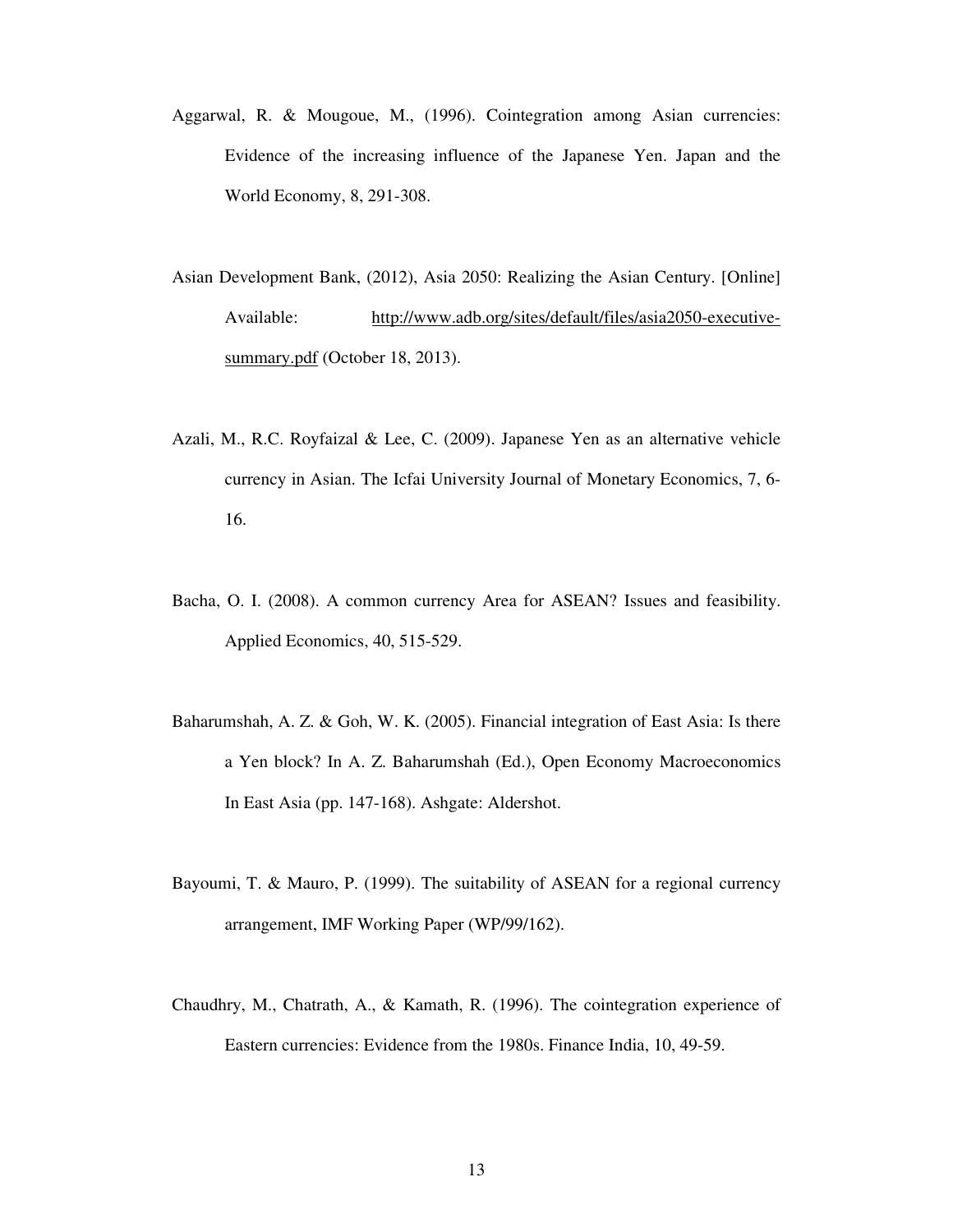- Dickey, D. A & Fuller, W. A. (1979). Distribution of the estimators for autoregressive time series with a unit root. Journal of American Statistical Association, 74, 427-431.
- Dickey, D. A. & Fuller, W. A. (1981). Likelihood ratio statistics for autoregressive time series with a unit root. Econometrica, 49, 1057-1072.
- Engle, R. F. & Granger, C. W. J. (1987). Cointegration and error correction: Representation, estimation, and testing. Econometrica, 55, 251-276.
- Frankel, J. A. & Rose, A.K. (1988). The endogeneity of the optimum currency area criteria. Economic Journal, 108, 1009–1025.
- Johansen, S. (1988). Statistical analysis of cointegration vectors*.* Journal of Economic Dynamics and Control, 12, 231-254.
- Johansen, S. (1991)*.* Estimation and hypothesis testing of cointegration vectors in Gaussian vector autoregressive models*.* Econometrica, 59, 1551-1580.
- Johansen, S. & Juselius, K (1992). Testing structural hypotheses in a multivariate cointegration analysis of the PPP and the UIP for UK. Journal of Econometrics, 53, 211-244*.*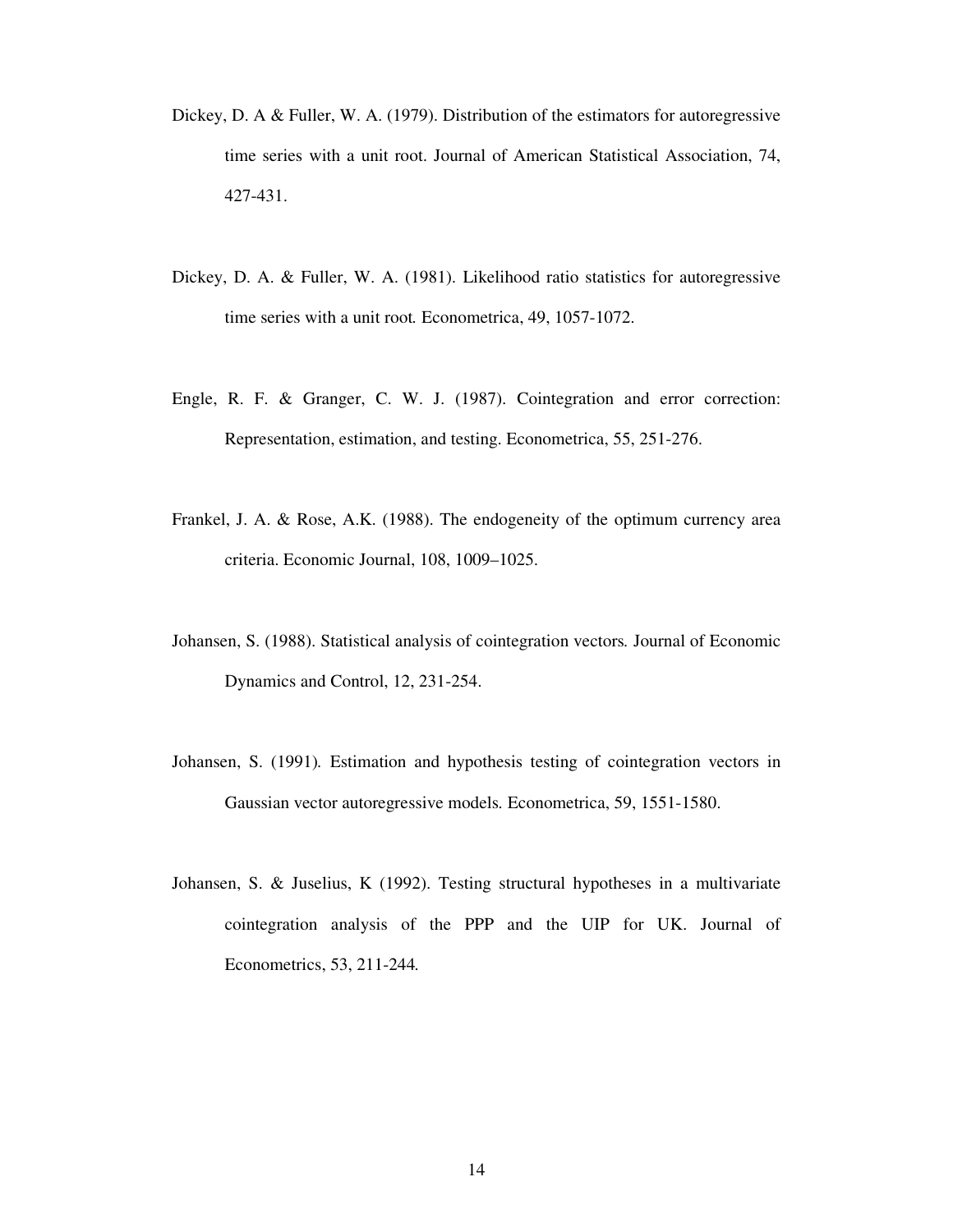- Johansen, S. & Juselius, K. (1990). Maximum likelihood estimation and inference on cointegration, with applications to the demand for money. Oxford Bulletin of Economics and Statistics, 52, 169-210.
- Lee, C. & Azali, M. (2010). Currency linkages among ASEAN. Singapore Economic Review, 55, 459-470.
- Lee, G.H.Y. & Azali, M. (2010). The endogeneity of the optimum currency area criteria in East Asia. Economic Modelling, 27, 165-170.
- MacKinnon, J.G., Haug, A.A. & Michelis, L. (1999). Numerical distribution functions of likelihood ratio tests for cointegration. Journal of Applied Econometrics*,*  14, 563-577.
- Park, J.Y. & Sung. J. (1994). Testing for unit roots in models with structural change. Econometric Theory, 44, 917-936.
- Schwert, G.W. (1987). Effects of model specification tests for unit root in macroeconomic data. Journal of Monetary Economics, 20, 73-103.
- Tse, Y. K & Ng, L. K. (1997). The cointegration of Asian currencies revisited. Japan and the World Economy, 9, 109-114.
- Zhang, Z., Sato, K. & McAleer, M. (2004). Is a monetary union feasible for East Asia? Applied Economics, 36, 1031-1041.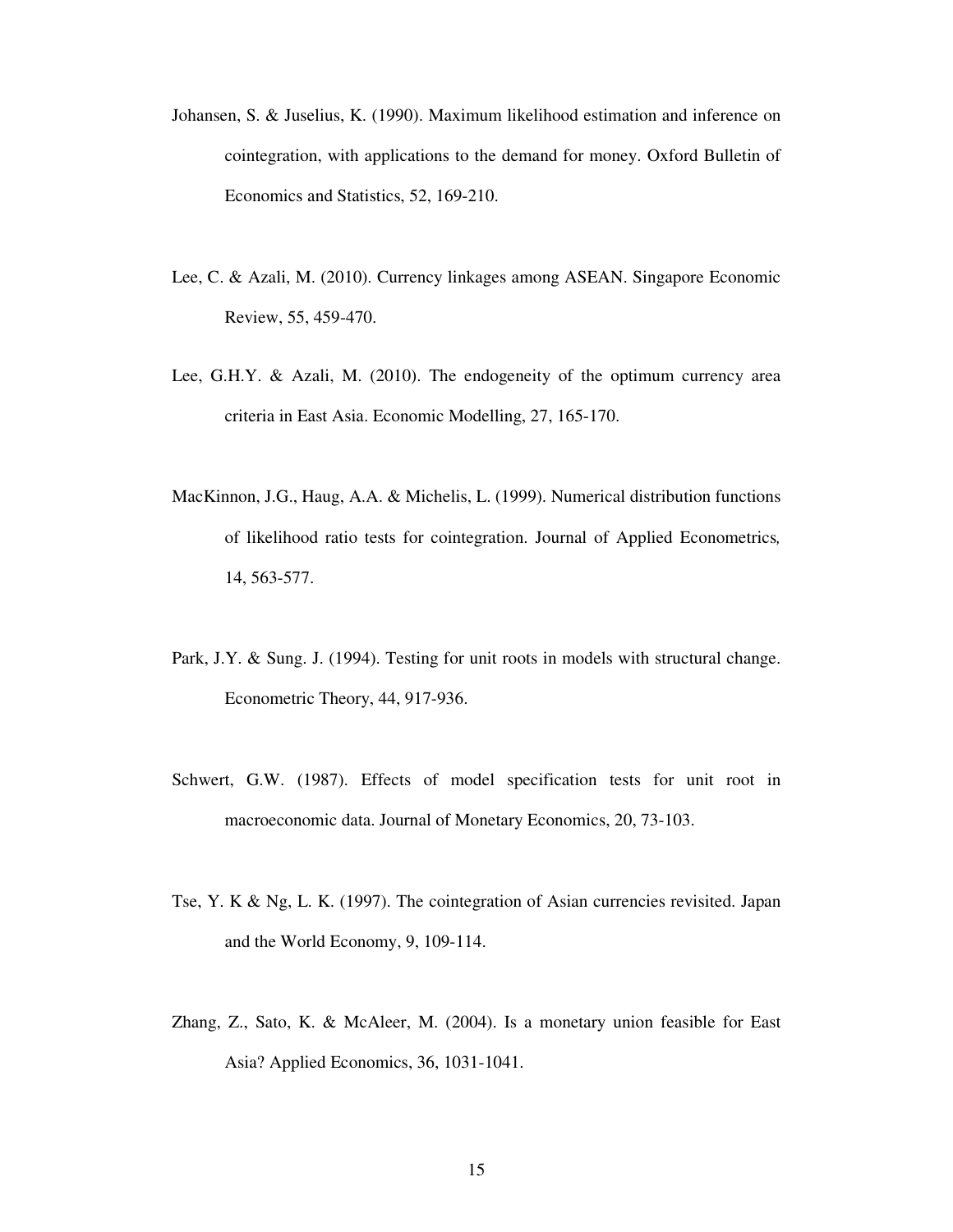|                       |             | Level               |  |                 | <b>First Difference</b>  |
|-----------------------|-------------|---------------------|--|-----------------|--------------------------|
| Nominal Exchange Rate | constant    | constant with trend |  | constant        | constant with trend      |
| Indonesia rupiah (ID) | $-2.11(12)$ | $-2.16(12)$         |  | $-9.61(11)^{a}$ | $-9.60(11)^{a}$          |
| Malaysia ringgit (MY) | $-1.40(0)$  | $-1.96(0)$          |  | $-38.93(0)^{a}$ | $-38.92(0)^{a}$          |
| Philippines peso (PH) | $-1.98(1)$  | $-1.77(1)$          |  | $-34.97(0)^{a}$ | $-34.98(0)^{a}$          |
| Singapore dollar (SG) | $-0.87(2)$  | $-2.25(2)$          |  | $-28.06(1)^{a}$ | $-28.05(1)^{a}$          |
| Thailand baht (TH)    | $-1.78(11)$ | $-2.67(11)$         |  | $-36.19(0)^{a}$ | $-36.19(0)^{a}$          |
| China (CN)            | $-1.04(9)$  | $-0.48(9)$          |  | $-9.33(12)^{a}$ | $-9.22(12)^{a}$          |
| Japan (JP)            | $-0.25(1)$  | $-3.32(1)$          |  | $-40.08(0)^{a}$ | $-40.09(0)$ <sup>a</sup> |
| Korea (KR)            | $-1.68(0)$  | $-2.03(0)$          |  | $-37.58(0)^{a}$ | $-37.57(0)^{a}$          |

## **Table 1: DF/ADF Unit Root Tests**

Notes: The tests employ a null hypothesis of a unit root. Numbers in parenthesis are lag length. All series are log transformed. a and b denotes significance at 1% and 5% levels.

| Table 2: Johansen-Juselius Likelihood Cointegration Tests for |  |
|---------------------------------------------------------------|--|
| $ASEAN+3$                                                     |  |

| Null              |          |                       | Critical | Critical |           | Critical | Critical |
|-------------------|----------|-----------------------|----------|----------|-----------|----------|----------|
| <b>Hypotheses</b> | Eigen    | Trace                 | Value    | Value    | Max-Eigen | Value    | Value    |
|                   | value    |                       | $(1\%)$  | (5%)     |           | $(1\%)$  | (5%)     |
| $(r = 0)$         | 0.035901 | 169.9987 <sup>b</sup> | 171.09   | 159.53   | 51.07651  | 58.67    | 52.36    |
| $(r \leq 1)$      | 0.024221 | 118.9222              | 135.97   | 125.62   | 34.25289  | 52.31    | 46.23    |
| $(r \leq 2)$      | 0.019469 | 84.6693               | 104.96   | 95.75    | 27.46691  | 45.87    | 40.08    |
| $(r \leq 3)$      | 0.013600 | 57.2024               | 77.82    | 69.82    | 19.12985  | 39.37    | 33.88    |
| $(r \leq 4)$      | 0.013110 | 38.07255              | 54.68    | 47.86    | 18.43574  | 32.72    | 27.58    |
| $(r \leq 5)$      | 0.009722 | 19.63681              | 35.46    | 29.80    | 13.64845  | 25.86    | 21.13    |
| $(r \leq 6)$      | 0.003585 | 5.988365              | 19.94    | 15.49    | 5.016832  | 18.52    | 14.26    |
| $(r \leq 7)$      | 0.000695 | 0.971533              | 6.63     | 3.84     | 0.971533  | 6.63     | 3.84     |

Notes: r indicates the number of cointegrating vectors. Trace and Max-Eigen denote the trace statistic and maximum eigenvalue statistic. The critical values are obtained from MacKinnon-Haug-Michelis (1999). a and b denote rejection of the hypothesis at 1% and 5% critical values.

| Table 3: Exclusion Restriction Tests for ASEAN+3 |  |
|--------------------------------------------------|--|
|--------------------------------------------------|--|

| Nominal Exchange Rate | Likelihood Ratio (LR) |  |
|-----------------------|-----------------------|--|
| ID                    | $12.698^{\rm a}$      |  |
| МY                    | 4.301 <sup>b</sup>    |  |
| PH                    | $3.343^{\circ}$       |  |
| SG                    | 1.420                 |  |
| TH                    | 0.326                 |  |
| CN                    | $2.948^c$             |  |
| JP                    | $3.063^{\circ}$       |  |
| KR                    | $10.497^{\text{a}}$   |  |

Notes: Figures are the likelihood ratio statistics (asymptotically distributed  $\chi^2$ ) for testing the null hypothesis that each coefficient is statistically equivalent to zero in single cointegrating vector. a, b, and c denotes significance at  $1\%$ ,  $5\%$  and  $10\%$  levels, respectively.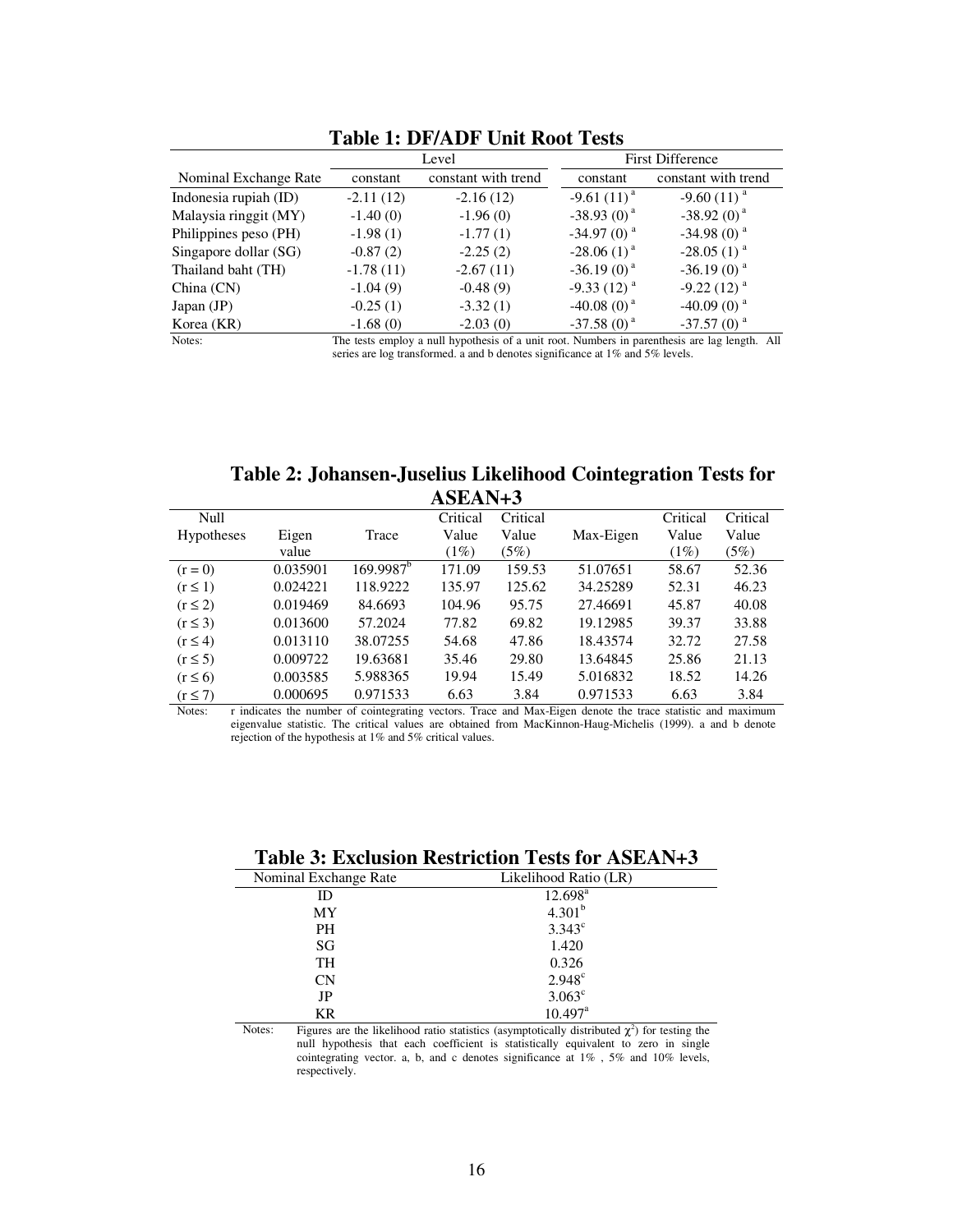|                   |         |              | ੌ        |          |              |          |          |
|-------------------|---------|--------------|----------|----------|--------------|----------|----------|
| Null              |         |              | Critical | Critical |              | Critical | Critical |
| <b>Hypotheses</b> | Eigen   | Trace        | Value    | Value    | Max-Eigen    | Value    | Value    |
|                   | value   |              | (1%)     | (5%)     |              | (1%)     | (5%)     |
| $(r=0)$           | 0.03243 | $106.3946^a$ | 104.96   | 95.75    | $46.05138^a$ | 45.87    | 40.08    |
| $(r \leq 1)$      | 0.01593 | 60.34324     | 77.82    | 69.82    | 22.43391     | 39.37    | 33.88    |
| $(r \leq 2)$      | 0.01388 | 37.90933     | 54.68    | 47.86    | 19.51963     | 32.72    | 27.58    |
| $(r \leq 3)$      | 0.01036 | 18.38969     | 35.46    | 29.80    | 14.54919     | 25.86    | 21.13    |
| $(r \leq 4)$      | 0.00236 | 3.840508     | 19.94    | 15.49    | 3.303166     | 18.52    | 14.26    |
| $(r \leq 5)$      | 0.00039 | 0.537342     | 6.63     | 3.84     | 0.537342     | 6.63     | 3.84     |

**Table 4: Johansen-Juselius Likelihood Cointegration Tests for First Remaining Asian Countries**

Notes: r indicates the number of cointegrating vectors. Trace and Max-Eigen denote the trace statistic and maximum eigenvalue statistic. The critical values are obtained from MacKinnon-Haug-Michelis (1999). a and b denote rejection of the hypothesis at 1% and 5% critical values.

|  | <b>Table 5: Exclusion Restriction Tests for First</b>                                                         |  |
|--|---------------------------------------------------------------------------------------------------------------|--|
|  | $\mathbf{D}_{\alpha}$ $\mathbf{D}_{\alpha}$ $\mathbf{D}_{\alpha}$ $\mathbf{D}_{\alpha}$ $\mathbf{D}_{\alpha}$ |  |

| <b>Remaining Asian Countries</b> |                                                                                                    |  |  |  |
|----------------------------------|----------------------------------------------------------------------------------------------------|--|--|--|
| Nominal Exchange Rate            | Likelihood Ratio (LR)                                                                              |  |  |  |
| ID                               | $18.348^{\circ}$                                                                                   |  |  |  |
| MY                               | 2.200                                                                                              |  |  |  |
| PН                               | $7.974$ <sup>a</sup>                                                                               |  |  |  |
| <b>CN</b>                        | $3.770^{\circ}$                                                                                    |  |  |  |
| JP                               | 1.375                                                                                              |  |  |  |
| KR                               | $18.348^{a}$                                                                                       |  |  |  |
| Notes:                           | Figures are the likelihood ratio statistics (asymptotically distributed $\chi^2$ ) for testing the |  |  |  |

null hypothesis that each coefficient is statistically equivalent to zero in single cointegrating vector. a, b, and c denotes significance at 1% , 5% and 10% levels, respectively.

| Table 6: Johansen-Juselius Likelihood Cointegration Tests for |
|---------------------------------------------------------------|
| <b>Second Remaining Asian Countries</b>                       |

| Null              |         |                       | Critical | Critical |                       | Critical | Critical |
|-------------------|---------|-----------------------|----------|----------|-----------------------|----------|----------|
| <b>Hypotheses</b> | Eigen   | Trace                 | Value    | Value    | Max-Eigen             | Value    | Value    |
|                   | value   |                       | (1%)     | (5%)     |                       | (1%)     | (5%)     |
| $(r=0)$           | 0.02225 | 58.17006 <sup>a</sup> | 54.68    | 47.86    | 31.42977 <sup>b</sup> | 32.72    | 27.58    |
| $(r \leq 1)$      | 0.01357 | 26.74029              | 35.46    | 29.80    | 19.08516              | 25.86    | 21.13    |
| $(r \leq 2)$      | 0.00362 | 7.655132              | 19.94    | 15.49    | 5.06804               | 18.52    | 14.26    |
| $(r \leq 3)$      | 0.00185 | 2.587092              | 6.63     | 3.84     | 2.587092              | 6.63     | 3.84     |

Notes: r indicates the number of cointegrating vectors. Trace and Max-Eigen denote the trace statistic and maximum eigenvalue statistic. The critical values are obtained from MacKinnon-Haug-Michelis (1999). a and b denote rejection of the hypothesis at 1% and 5% critical values.